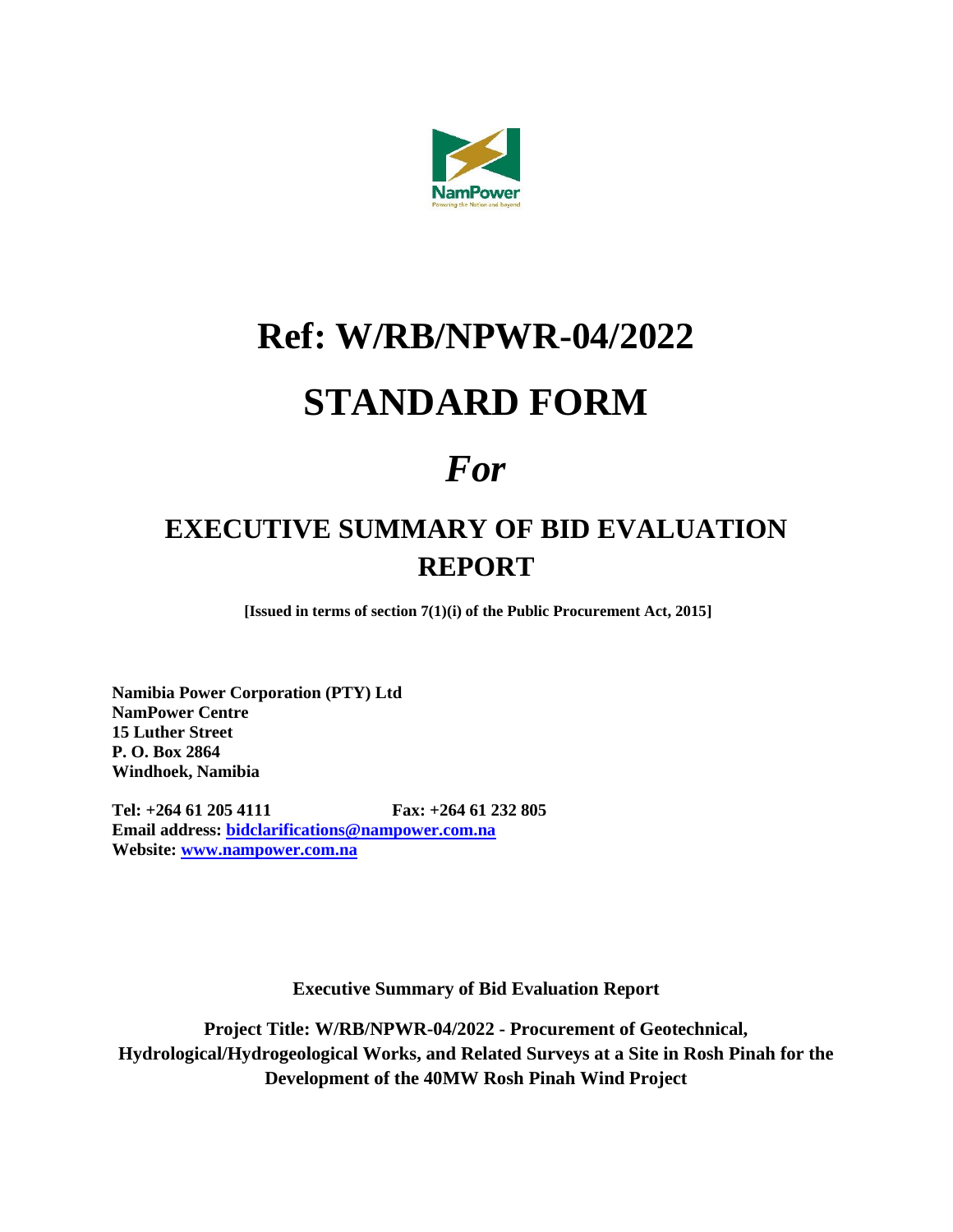## **Reference number of procurement: W/RB/NPWR-04/2022**

**Scope of Contract:** W/RB/NPWR-04/2022 - Procurement of Geotechnical, Hydrological/Hydrogeological Works, and Related Surveys at a Site in Rosh Pinah for the Development of the 40MW Rosh Pinah Wind Project

- 1. **Procurement method used:** Restricted Bidding Works (RB)
- 2. **Date of Invitation of Bids:** 28 October 2021
- 3. **Closing date for submission of bids:** 03 December 2021
- 4. **Date and place of opening of bids:** 03 December 2021, Khomas Boardroom (5<sup>th</sup> Floor), NamPower Centre
- 5. **Number of bids received by closing date:** Two (2)
- **6. Responsiveness of bids:**

| <b>Bidder's Name</b>    | <b>Pricing at Bid</b> | <b>Responsive</b> | Reasons why bid is not responsive |
|-------------------------|-----------------------|-------------------|-----------------------------------|
|                         | <b>Opening N\$</b>    | or not            |                                   |
|                         |                       | responsive        |                                   |
|                         |                       | (Yes/No)          |                                   |
| <b>Knight Piesold</b>   | N\$ 3,784,438.14      | Yes               |                                   |
| <b>Consulting (Pty)</b> |                       |                   |                                   |
| Ltd                     |                       |                   |                                   |
| <b>SLR</b>              | N\$ 3,811,582.10      | Yes               |                                   |
| <b>Environmental</b>    |                       |                   |                                   |
| <b>Consulting</b>       |                       |                   |                                   |
| Namibia (Pty) Ltd       |                       |                   |                                   |

7. **Price comparison for bids that are substantially responsive**:

| <b>Name</b>    | A. Price at Bid    | <b>B.</b> Bid Price after | C. price after         | D. Price after     | Rank |
|----------------|--------------------|---------------------------|------------------------|--------------------|------|
|                | <b>Opening N\$</b> | corrections               | <b>Adjustments N\$</b> | <b>Margin of</b>   |      |
|                |                    |                           |                        | Preference [If     |      |
|                |                    |                           |                        | <i>applicable]</i> |      |
| Knight         | N\$ 3,784,438.14   | N\$ 3,784,937.75          | N\$ 3,784,937.75       |                    |      |
| <b>Piesold</b> |                    |                           |                        |                    |      |